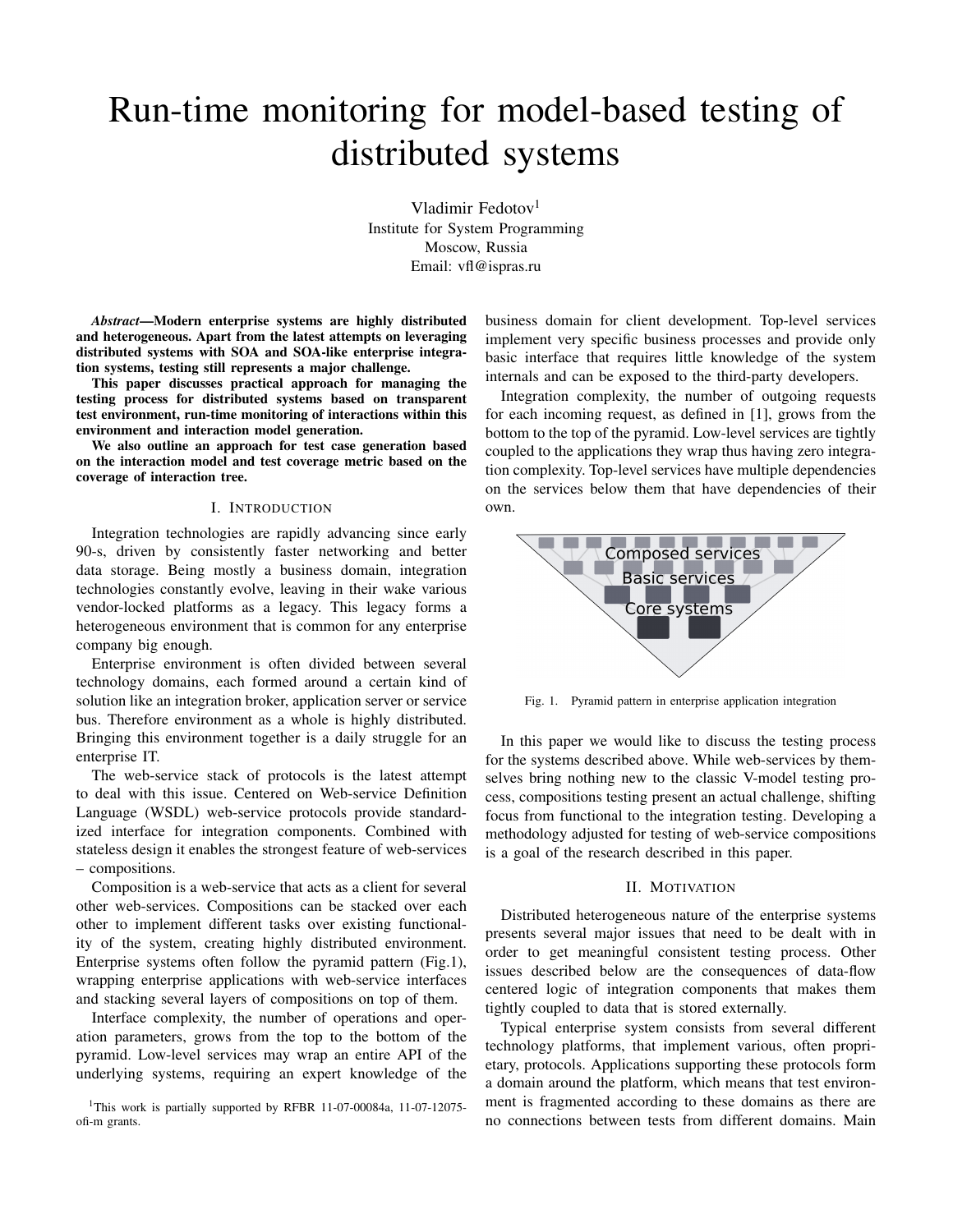consequence of environment fragmentation is lack of end-toend tests that hampers a system testing stage of the process.

While individual components contain only integration logic i.e. transformation between different message formats, actual business logic resides in data stored in the core systems such as billing or resource management. Constraints that exist in this data describe what is possible and what is not in the system. Therefore testing of business logic requires knowledge about these constraints and a way to mine data corresponds to a certain set of constraints. Both of these tasks are extremely difficult as the data structures in the core systems may be incredibly complex. In practice constraint discovery and data mining often done in an informal way: by brainstorming the database structure or consulting with business experts.

The price of informality is that there are no guarantees of completeness for discovered constraint set. It may be too strict, so certain types of input data is not represented in test cases. Or it may be too loose, so certain test cases will fail for no apparent reason. The main consequence of this is that there is no appropriate way to measure test coverage. As test cases are data-driven, they should be executed with the same requests but different data, so typical coverage metrics, such as amount of covered web-service operations, become inadequate to actual test subject – business process implemented by the component composition.

# III. OUTLINE

Approach proposed in this paper can be logically divided into two parts: firstly we try to bring the test environment under control by developing a transparent test framework that offers us an ability to observe and control interactions within the test environment; secondly, we develop a technique for modeling these interactions, that gives us a way to formally reason about what is happening in the system.

Test framework described above is based on existing application integration solutions. We are extending an existing open-source enterprise service bus, that offers us various protocol adapters, message routing and transformation capabilities. By having centralized, possibly federated, test environment we deal with test environment fragmentation. Supporting the environment also becomes easier, as protocol adapters can be developed independently and do not affect other parts of the environment. Adapters are connected to the Normalized Message Router that transforms various message formats into canonical one, thus making end-to-end testing easier.

Another important feature of our framework is an interaction monitoring. It provides us with a bridge between real system and a model. As it seems impossible to derive interaction model from component specifications, we see run-time monitoring as a best possible alternative. Run-time monitoring at the unit-testing stage of process helps us to create behavior models for independent components. At the later stages interaction monitoring helps us to determine the outcome of the test executions and coverage reached.

The goal of model generation is to provide binding between data-driven test cases and composition behavior to deal with data constraints discovery issue. Model is built bottom-up, starting from request-reply pairs for individual component and growing to composition of models of several components. It is presumed that model generation starts at the unit testing stage, where data mock-ups are used. At this stage, model describes what types of behavior are possible for an individual component, later we bind them to an actual data, representing an equivalence class.

When interaction model for component composition is ready, we generate test scenarios that represent a certain interaction path within a system. Test stimulus is represented by a message that would be sent into composition entry point, while reaction is a set of all consequent interactions that happened within a system. Stimuli that have the same structure, but contain different data may produce an entirely different interaction pattern. The power of the approach is in testing various interaction patterns that may be hidden behind the entry point.

Essential feature of our approach is test coverage metric. Data complexity in an enterprise system often prevents instantiation of certain classes of data as we are unable to satisfy constraints that exist in the system. Well-managed testing process always aims for a perfect balance between risks and man-hours, so we need a tool to evaluate an amount of work required for test data instantiation and compare it to risks coming from not testing on this data. Our test coverage is measured as coverage of possible interaction patterns in the composition. This coverage metric includes not only coverage of reachable request-reply pairs, but also coverage of reachable data classes discovered on earlier stages of process.

### IV. APPROACH

# *A. Transparent environment*

Basis of our approach is the observable environment. While evaluating properties of the components under test we presume that interactions between these components are observable.

In practice it might be difficult to achieve such level of transparency. For example, there is no easy way, known to us, to observe database interactions. Also interactions over proprietary binary protocols, common for message queues, are observable, but not decodable. Still, most interactions are done over HTTP, with messages formatted in XML, so they are easily observable and readable.

Second part is to bring all the observations together in a single framework. Surely a bunch of HTTP sniffers here and there would not do much for our goal. As a solution we suggest the existing open source ESB platforms like ServiceMix, Synapse and others.

First of all, ESBs already have a lot of adapters for different protocols, thus widening our reach for many different platforms. Second, the concept of an ESB presumes existence of single point of observation for everything that happens inside a system. Third, messages passed into an ESB are normalized to canonical form, so we are relieved from a burden of handling different message formats.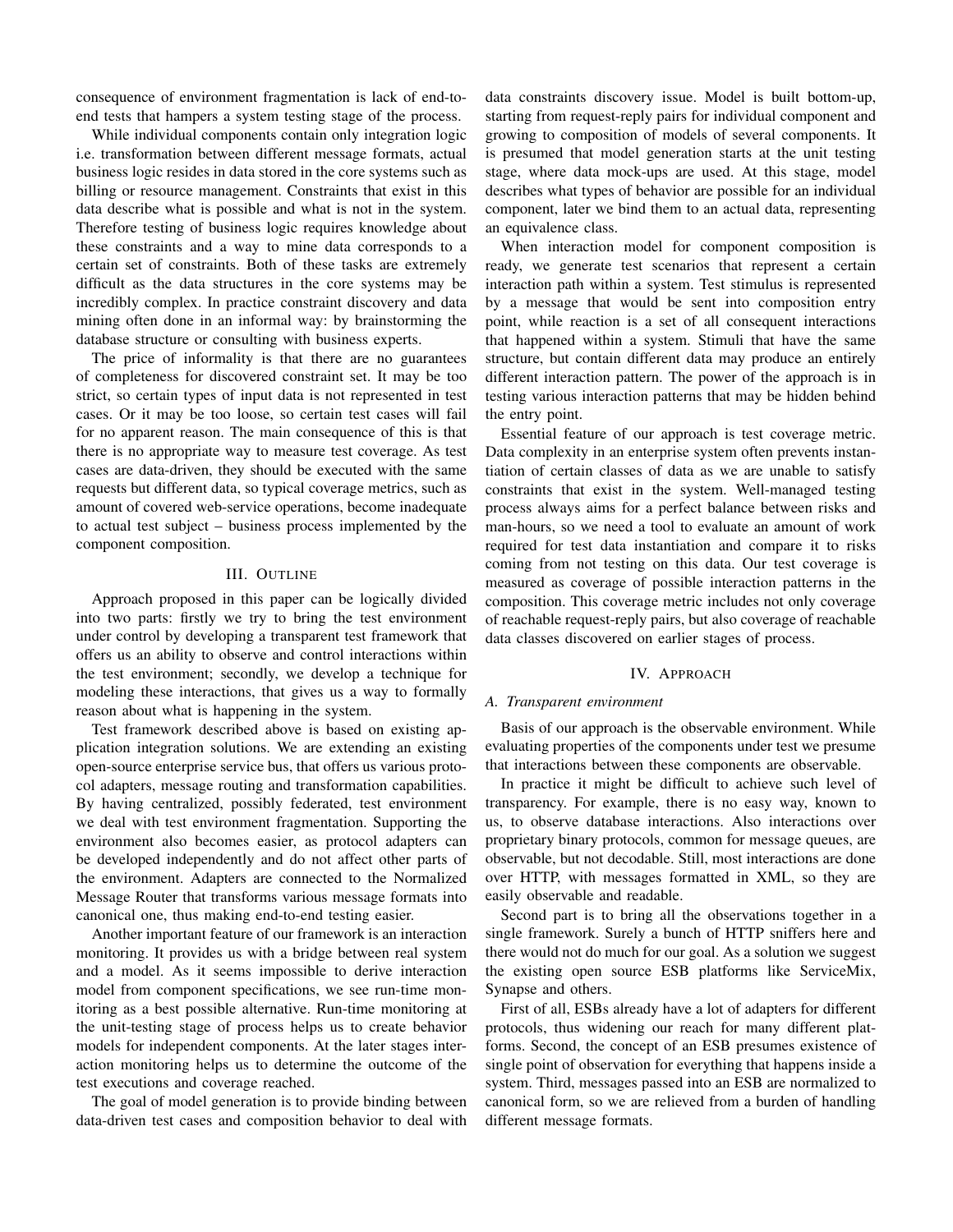

Fig. 2. Interaction graph

We have not yet reviewed all available ESB platforms, Apache Synapse looks most promising due to ease of its configuration by XML-based configuration language, but protocol support is somewhat limited in comparison to other platforms. We will also look into possibility of developing our own solution on top of the existing ones.

The role of the framework described above is to provide a new entity of the system - an observer. Observer should be able to log, analyze, transform and re-route messages passing through him. As we actually see interactions within the environment only if they are visible to observer, modeling the environment actually means modeling the observer's state. We see an observer's state as a queue of incoming messages. In a certain period of time message queue gets processed which basically means that messages get sent to their destinations. Queue-based processing gets us a handy abstraction of time for our model. Instead of dealing with continuous time, we have discrete time represented by a message polling interval of the observer that can be imagined like a turn in a turn-based computer game. For example, messages are considered concurrent if they were retrieved on the same turn and sequential if message B followed message A exactly on the next turn.

# *B. Interactions model*

The first and easiest step of our approach is creation of a connection graph of the system, like the one shown on the Fig.2, that basically represents connections between components. This graph is created by monitoring of the messageflow on the observer and requires almost no processing other than message headers where message destination resides.

The second step is the creation of the interaction trees shown on the Fig.3 that maps the whole interaction between components to a single message that started it. To create an interaction tree we should implement basic rules for message correlation:

- 1) Messages are concurrent if they were sent on the same turn
- 2) Messages are sequential if the second message was sent on exactly next turn and destination of the first message matches to source of the second message
- 3) If there is no messages in the observer's queue, the interaction has ended

The third step is to discover relations between actual request data and component behavior. This step is necessary for a meaningful model as our components are data-driven and their behavior may depend not only on the type of incoming data, but also on its semantics. By developing this technique



Fig. 3. Interaction tree

further we hope to implement a set of behavioral heuristics for discovering common dependencies in the input data, such as message ordering and equivalence classes.

#### *C. Test generation*

Final step of our approach is a test generation based on the interaction model enriched with the discovered classes of input. To test a certain composition we need to derive the minimal set of test stimuli from a model that is able to cover all reachable branches of the interaction tree.

This task is achievable in case we would be able to discover and correlate inputs properly, the problem here is that these tests would be abstract i.e. they would contain a description of classes of data instead of a real data. Real data gathered by observer may become unusable in case of update operations, as the updated data no longer represents its original class.

Currently we see no possible general approach for discovery of concrete data instances, so we presume it is done manually. As it is certainly possible that some classes of data would not have concrete instances (because we were unable to find them,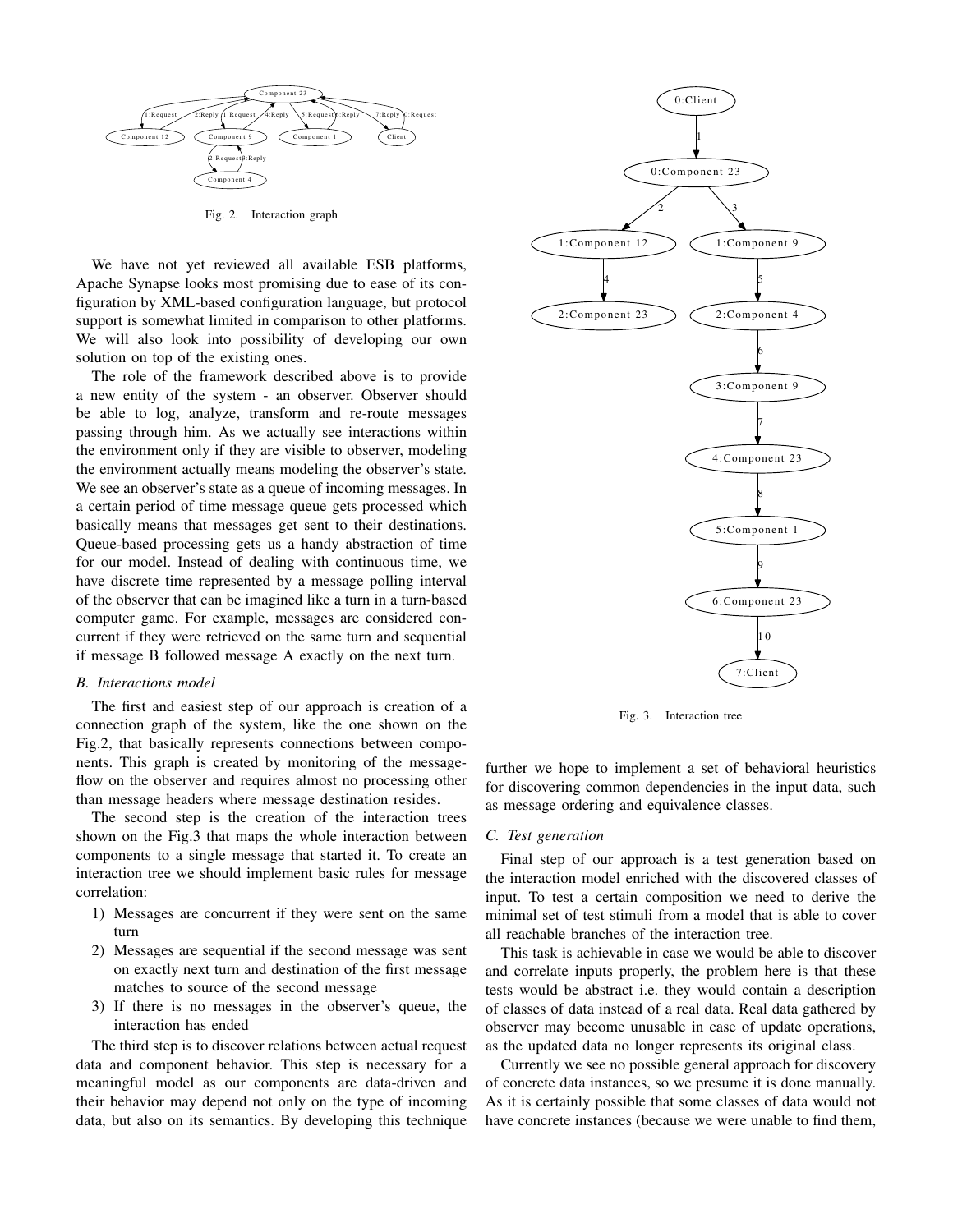not because they do not exist), it is vital to develop a coverage metric for these test sets.

# *D. Model semantics*

Finally we would like to discuss a topic somewhat unrelated to the practical application of our approach, but essential for its further development – formal semantics of our model. Currently we are considering several different semantics. First one is widely used LTS semantics [2] [3] [4]. LTS model represents a system as a set of vertices - states and a set of labels - actions that perform a transition from one state to the other.

As we discussed earlier, we consider components as a stateless entities, so it may be unclear how to model them using LTS semantics. We propose a slightly different approach for using the same semantics. As we are modeling a data-flow in the system, we represent state as a message in an observer's queue and transition as an action performed by a component that results in transition to a new state i.e. getting new message in a queue. This approach is expressive enough, but there are certain difficulties in its practical application.

First of all, as we discussed earlier, our inputs have state of their own that should be included in the model. In reality it is some sort of the global state represented by a set of attributes stored in a database, but we think that modeling a global state is not exactly a good idea, because it brings unnecessary complexity to a model without any real value.

We deal with that issue by splitting our state, a message in reality, in two parts: implicit and explicit. Explicit part of the state is an actual message received, while implicit part is an associated context that is hidden from us somewhere in the system. By doing so we get rid of non-determinism we showed earlier, where two same messages may produce different reactions. Here it means that only explicit parts of the messages were equal, and implicit parts were actually different, so we have two different states and there is no indeterminism in these cases. Declaring the two states different is done solely by looking on the results of the same actions, so we do not need to actually compare the implicit parts.

Another option we are considering is somewhat less known actor semantics [5] [6]. Actors model was introduced by Hewitt in 1973 [7] and was supposed to model concurrent systems as a set of related entities – actors. Actors communicate via reliable messaging and have a state of their own. For every incoming message actor can create more actors, send more messages or change its own state.

Most recent and successful implementation of an actor model is done in the Scala language [8], which served for us as an inspiration to look into actor semantics. Scala provides an actor framework for implementation of concurrent systems in a clear and concise way that differs a lot from a traditional locking mechanism.

Model-checking for actors modeled in Rebeca language [9] was successfully implemented in Modere [10] model-checking engine. For now these are the only works in formal verification for actors, but while recent development of an actor model itself was not very active, we see its expressiveness in our domain as a big advantage. Components, especially web services, can be naturally described as actors. Message passing as a way of communication also fits naturally in our approach. Another big advantage is model scalability – a way of composing smaller models into larger ones described in [11].

# V. RELATED WORK

Testing and verification of the distributed systems is a very popular field of academic research, mostly due to recent peak of SOA-related technologies. The formal specification language - WSDL and the composition description language - BPEL provided by web services attract attention as they seem to be very prominent tools for implementation of various model-based testing techniques.

The ideas that are closely related to ours and, more importantly, already implemented in the Plastic Validation Framework [12] were expressed in the works of Bertolino et al. [13] [14] [15]. The concept of the model-based generation of the test environment, expressed in [14] is very close to our approach. Unfortunate downside of the proposed methods is their limitation to the domain of web services. There also no clear description of the data binding mechanism as web services are described as stateful entities.

Another important work related to our topic, done by Sharygina and Kröning and included in [16], discusses the application of the model-checking techniques in the domain of web-services. Being a preliminary work it only discusses the model checking for certain properties such as deadlocks, but can be easily extended for more practical cases.

Castagna et al. [17] developed the theory of contracts for Web services. These contracts are used as behavioral descriptions of Web services and offer concise and formal way for reasoning about their properties.

Ferrara [18] developed the process algebra approach for reasoning about BPEL services. This approach maps formal abstracts to concrete web-service implementations done in BPEL4WS language.

Textor et al. [19] proposed formal workflow model for SOA monitoring. This model is used for Quality-of-Service monitoring for enterprise applications. Described approach was successfully implemented for self management of the actual enterprise system.

#### VI. CONCLUSION

In this paper we have introduced a model-based approach for testing distributed systems. Our approach has strong emphasis on practical application and is based on the run-time monitoring of the system. To enable such monitoring in real enterprise systems we develop transparent test environment that acts as an observer for interactions between components of the distributed system. We use existing open-source ESB as a technology platform for the test environment.

We have outlined an approach for generation of a model of distributed system that is based on observing behavior patterns